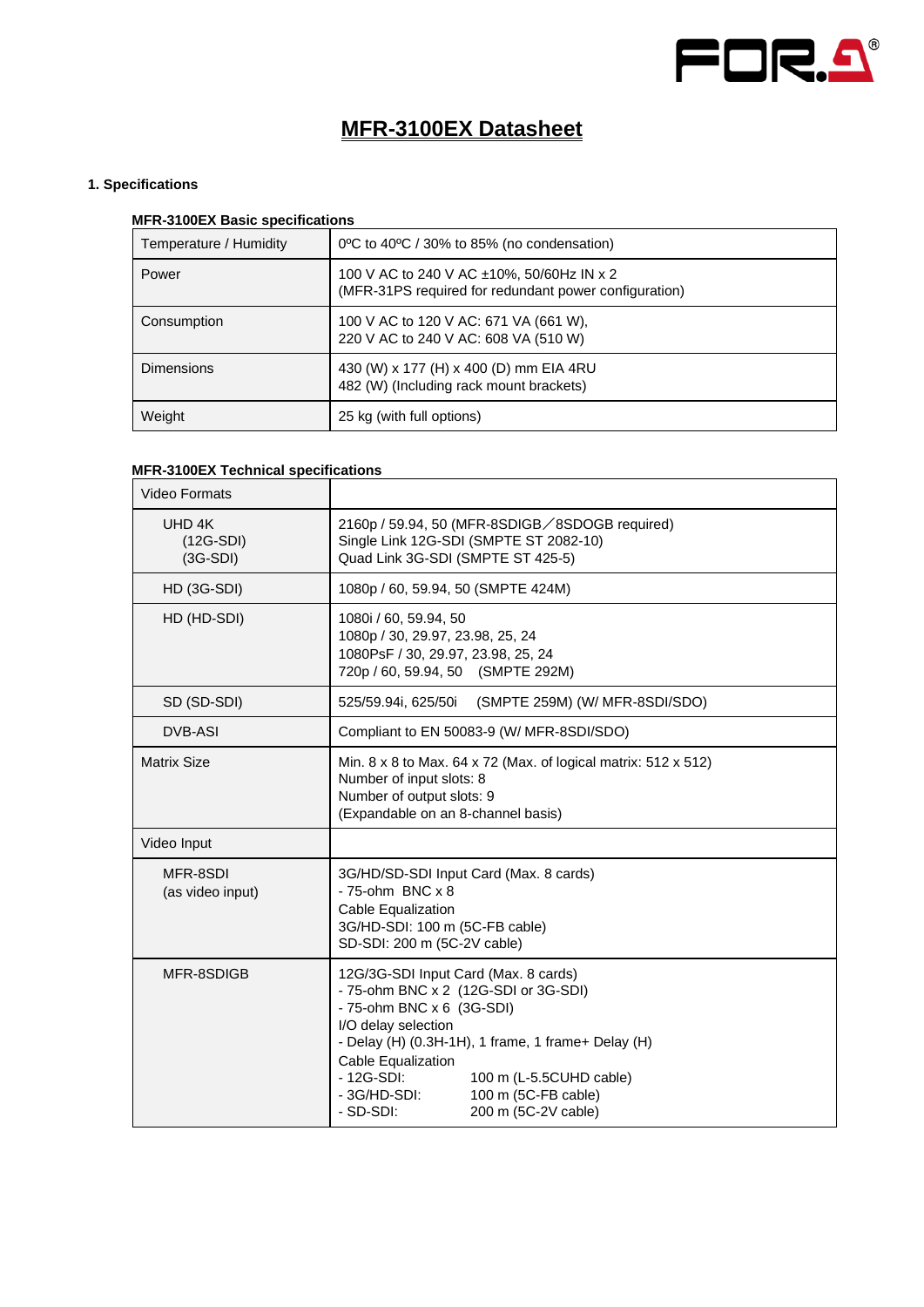

| Video Output                 |                                                                                                                                                                                                                                                                                                                                                                        |
|------------------------------|------------------------------------------------------------------------------------------------------------------------------------------------------------------------------------------------------------------------------------------------------------------------------------------------------------------------------------------------------------------------|
| MFR-8SDO                     | 3G/HD/SD-SDI Output Card (Max. 9 cards)<br>- 75-ohm BNC x 8 (Auto reclocking)                                                                                                                                                                                                                                                                                          |
| MFR-8SDOGB                   | 12G/3G-SDI Output Card (Max. 9 cards)<br>- 75-ohm BNC x 2 (12G-SDI or 3G-SDI)<br>- 75-ohm BNC x 6 (3G-SDI)<br>I/O delay selection<br>- Delay (H) (0.3H-1H), 1 frame, 1 frame+ Delay (H)                                                                                                                                                                                |
| Audio Input                  |                                                                                                                                                                                                                                                                                                                                                                        |
| MFR-8AAI                     | Analog Audio Input Card with A/D converter (Max. 8 cards)<br>- 25-pin D-sub (female) x 2 (8 stereo pairs, 16 channels)<br>- Balanced or unbalanced, 600-ohm or high impedance<br>- A/D conversion: 48kHz / 24bit                                                                                                                                                       |
| MFR-8AESI                    | AES/EBU Audio Input Card (Max. 8 cards)<br>- 75-ohm, BNC x 8 (8 stereo pairs, 16 channels)<br>- 48kHz / 24bit (No limitation for MFR-8AESO)                                                                                                                                                                                                                            |
| MFR-8SDI<br>(as audio input) | MADI Audio Input Card (Max. 8 cards)<br>- 75-ohm, BNC $x$ 8 (MADI $x$ 8)<br>- MADI: 64-channel, 48kHz / 24bit                                                                                                                                                                                                                                                          |
| Audio Output                 |                                                                                                                                                                                                                                                                                                                                                                        |
| MFR-8AAO                     | Analog Audio Output Card with D/A converter (Max. 9 cards)<br>- 25-pin D-sub (female) x 2 (8 stereo pairs. 16 channels),<br>- Balanced or unbalanced, 600-ohm or 100-ohm<br>- D/A conversion: 48kHz / 24bit                                                                                                                                                            |
| MFR-8AESO                    | AES/EBU Audio Output Card (Max. 9 cards)<br>- 75-ohm BNC x 8 (8 stereo pairs. 16 channels)<br>- 48kHz / 24bit (No limitation for MFR-8AESI)                                                                                                                                                                                                                            |
| MFR-8MADIPO                  | MADI/SDI Output Card (Max. 9 cards)<br>- 75-ohm BNC x 8 (MADI/SDI x 8)<br>Audio output<br>- MADI: 64-channel, 48kHz / 24bit (AES10-2008 (MADI))<br>- Audio I/O delay: 1 ms or less<br>Video output:<br>- 3G-SDI: 1080/59.94p, 1080/50p<br>- HD-SDI: 1080/59.94i, 1080/50i, 1080/29.97PsF, 1080/23.98PsF,<br>720/59.94p<br>- Additional delay time: Delay (H) (0.2H-1H) |
| MFR-8AESPO                   | AES/EBU Audio Output Card (Max. 9 cards)<br>- 75-ohm BNC x 8 (8 stereo pairs. 16 channels)<br>- 48kHz / 24bit<br>- Audio I/O delay: 1 ms or less                                                                                                                                                                                                                       |
| Multiviewer                  |                                                                                                                                                                                                                                                                                                                                                                        |
| MFR-16MV                     | 16 Split Output Card (Max. 4 cards)<br>- 2 slots required per card<br>- 75-ohm BNC x 16                                                                                                                                                                                                                                                                                |
| Reference Input              | BB: 0.429 Vp-p (NTSC)/0.45 Vp-p (PAL) or Tri-level Sync: 0.6 Vp-p<br>75-ohm BNC x 1, loop-through (Terminate with 75-ohm, it unused.)                                                                                                                                                                                                                                  |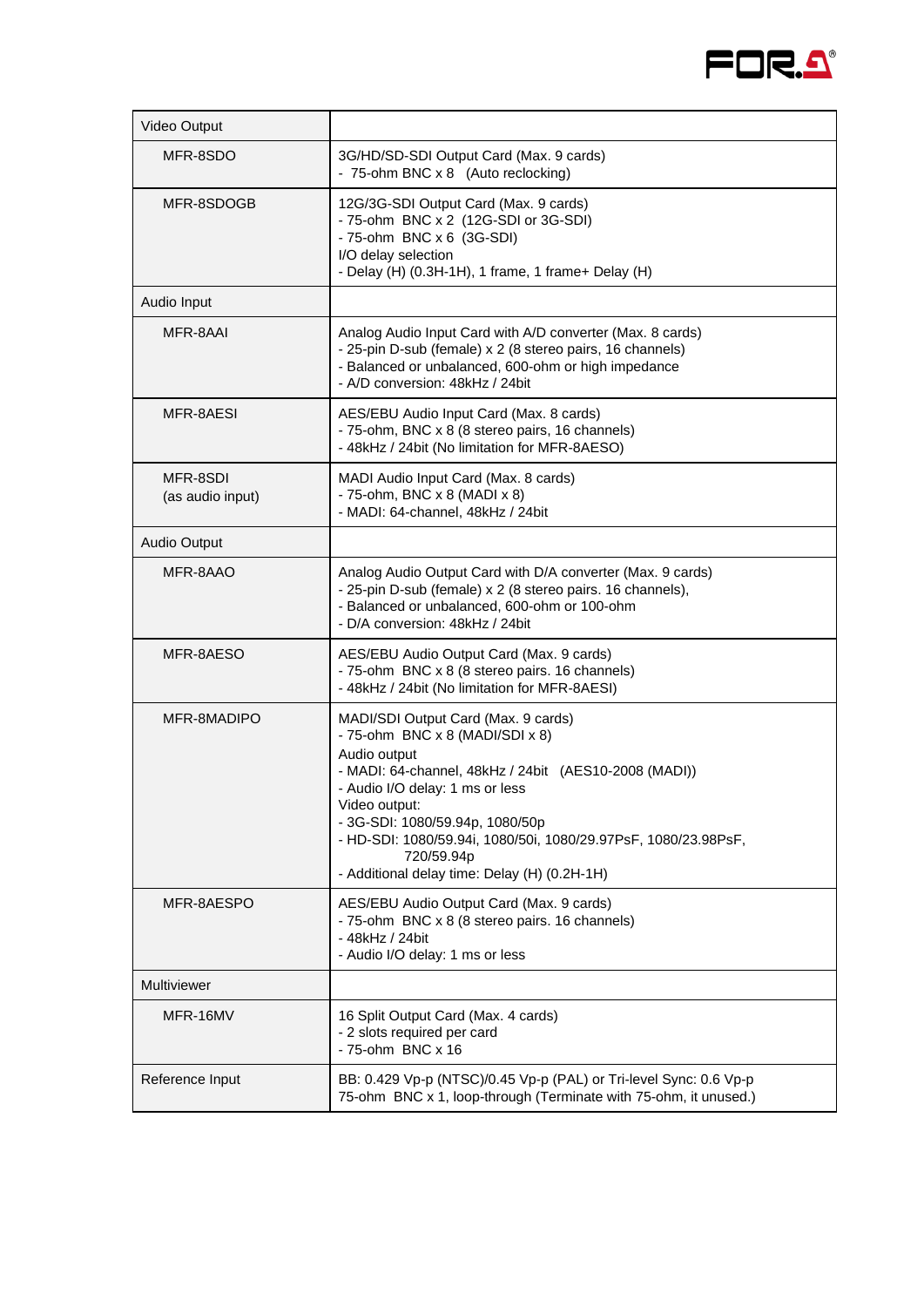

| Interfaces     |                                                                                                                              |
|----------------|------------------------------------------------------------------------------------------------------------------------------|
| MFR-LAN        | 10/100BASE-TX RJ-45 x 2<br>(For connecting up to 128 RU/GPI units.)<br>(Second LAN port used in redundant CPU configuration) |
| PC-LAN         | 10/100/1000BASE-T RJ-45 x 2 (for PC and external device connection)<br>(Second LAN port used in redundant CPU configuration) |
| <b>EXT-LAN</b> | 10/100/1000BASE-T RJ-45 x 4 (for PC and external device connection)<br>(MFR-31VP required)                                   |
| ALARM          | 9-pin D-sub (female) x 1<br>(Power alarm, Fan alarm, Crosspoint error, CPU changeover<br>and Secondary CPU error)            |

### **Options**

| MFR-31CPU | Redundant CPU card                                            |
|-----------|---------------------------------------------------------------|
| MFR-31PS  | Redundant power supply unit (with AC cord and AC cord clamp.) |

## **Other Options**

| <b>MFR-18/39RUA</b><br>MFR-40RU<br>MFR-16RU/16RUD/16RUTA<br>MFR-16/32/64RUW                                                                                                                                                                                                                                                       | <b>Remote Control Unit</b>        |
|-----------------------------------------------------------------------------------------------------------------------------------------------------------------------------------------------------------------------------------------------------------------------------------------------------------------------------------|-----------------------------------|
| MFR-GPI                                                                                                                                                                                                                                                                                                                           | Interface Expansion Unit          |
| MFR-TALM                                                                                                                                                                                                                                                                                                                          | <b>Tally Manager Unit</b>         |
| <b>MFR-RULINK *</b>                                                                                                                                                                                                                                                                                                               | Remote Control Relay Unit         |
| MFR-31VP $*$                                                                                                                                                                                                                                                                                                                      | Video Process Card for MFR-3100EX |
| MFR-31VPS <sup>*</sup>                                                                                                                                                                                                                                                                                                            | Software Option for MFR-31VP      |
| MFR-CTSP <sup>*</sup>                                                                                                                                                                                                                                                                                                             | Software Panel for MFR Series     |
| MFR-8SDIFS *                                                                                                                                                                                                                                                                                                                      | FS Input Card for MFR-3100EX      |
| MFR-8SDODL *<br>$\ddot{ }$ $\ddot{ }$ $\ddot{ }$ $\ddot{ }$ $\ddot{ }$ $\ddot{ }$ $\ddot{ }$ $\ddot{ }$ $\ddot{ }$ $\ddot{ }$ $\ddot{ }$ $\ddot{ }$ $\ddot{ }$ $\ddot{ }$ $\ddot{ }$ $\ddot{ }$ $\ddot{ }$ $\ddot{ }$ $\ddot{ }$ $\ddot{ }$ $\ddot{ }$ $\ddot{ }$ $\ddot{ }$ $\ddot{ }$ $\ddot{ }$ $\ddot{ }$ $\ddot{ }$ $\ddot{$ | AVDL Output Card for MFR-3100EX   |

\* Planned for future support